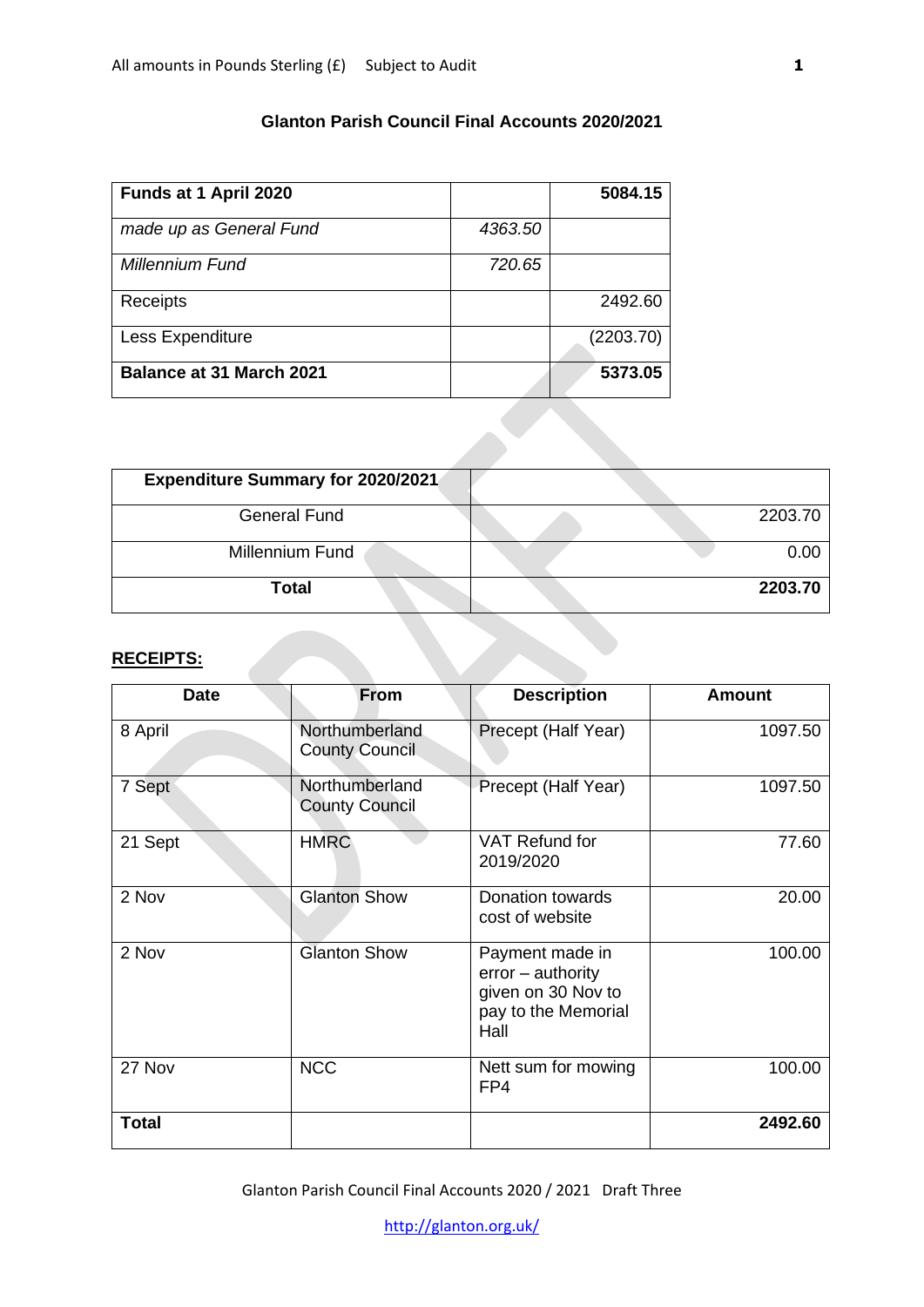| <b>General Fund Expenditure Item</b><br>and Number                     | <b>Budget for 2020/2021</b> | <b>Current Expenditure</b> |
|------------------------------------------------------------------------|-----------------------------|----------------------------|
| Clerks Costs including travel [1]                                      | 720.00                      | 600.00                     |
| Misc. Admin (Postage, etc.) [2]                                        | 100.00                      | 155.03                     |
|                                                                        |                             | See note below             |
| Insurance [3]                                                          | 200.00                      | 187.78                     |
| Legal /Audit /Subscriptions [4]                                        | 135.00                      | 118.95                     |
| Maintenance and Planting [5]                                           | 400.00                      | 120.00                     |
| Hall Hire [6]                                                          | 120.00                      | 120.00                     |
| <b>Support Payments [7]</b>                                            | 400.00                      | 530.00                     |
| Communications [8]                                                     | 120.00                      | 57.60                      |
| Defibrillator [9] New Head                                             | 0.00                        | 314.34                     |
| <b>Total</b>                                                           | 2195.00                     | 2203.70                    |
| <b>Income from Precept</b>                                             | 2195.00                     |                            |
| <b>Balance from Reserves</b><br>(negative is payment into<br>reserves) | 0.00                        |                            |

Note to Budget Head 2

• £100.00 is the payment sent in error to the Parish Council and which was forwarded to the Hall

| <b>Expenditure Item and</b>        | <b>Provision for</b> | <b>Current</b> | <b>VAT</b> |
|------------------------------------|----------------------|----------------|------------|
| <b>Number</b>                      | 2020/2021            | expenditure    |            |
| Millennium Fund Expenditure<br>[9] | Nil                  | Nil            | 0.00       |

Glanton Parish Council Final Accounts 2020 / 2021 Draft Three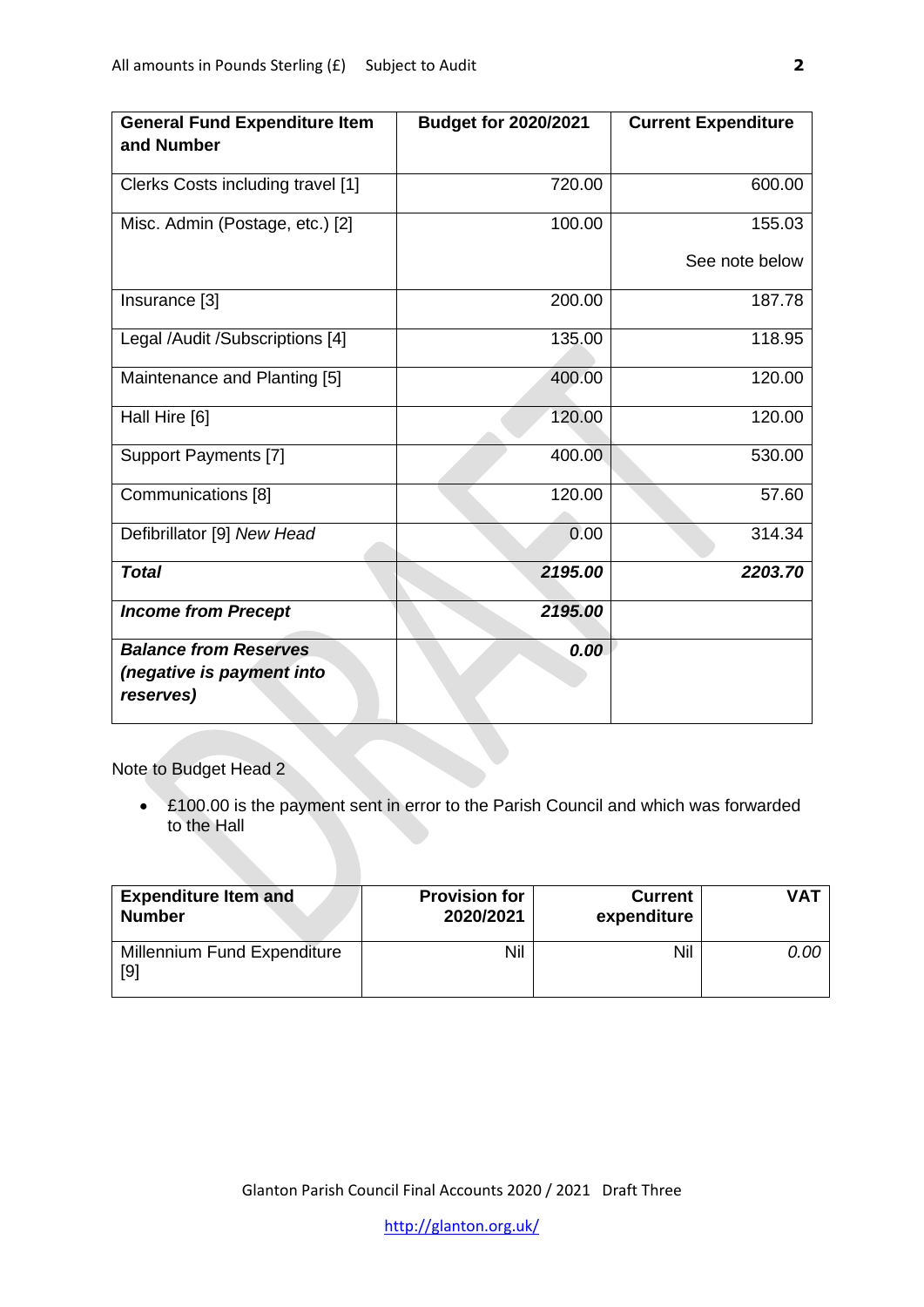### **Date Payee Reason Method Amount Budget Head** 23 April NALC Subscription BACS 75.16 4 *0.00* 28 April | SE Rickitt | Salary | SO | 40.00 | 1 | 0.00 28 May | SE Rickitt | Salary | SO | 40.00 | 1 | 0.00 29 June | SE Rickitt | Salary | SO | 40.00 | 1 | 0.00 8 July HMRC PAYE Q1 BACS 30.00 1 *0.00* 28 July | SE Rickitt | Salary | SO | 40.00 | 1 | 0.00 28 Aug | SE Rickitt | Salary | SO | 40.00 | 1 | 0.00 28 Sep SE Rickitt Salary SO 40.00 1 0.00 1 Oct J Radgick Website BACS 57.60 8 9.60 1 Oct | NCC | Insurance | BACS | 187.78 | 3 | 0.00 7 Oct HMRC PAYE Q2 BACS 30.00 1 *0.00* 28 Oct | SE Rickitt | Salary | SO | 40.00 | 1 | 0.00 30 Nov SE Rickitt Salary SO 40.00 1 *0.00* 1 Dec | ICO | Data **Protection Licence** DD 35.00 4 *0.00* 3 Dec Hammer **Services** Mowing FP 4 | BACS | 120.00 | 5 | 20.00 3 Dec Glanton Memorial Hall **Support Payment** (200.00) Funds from Show (100.00) BACS 300.00 7 – **Support** Payment  $2 -$ Show **Funds** 3 Dec Friends of Whittingham Burial Ground **Support** Payment BACS 200.00 7 *0.00*

#### **PAYMENTS**

Glanton Parish Council Final Accounts 2020 / 2021 Draft Three

29 Dec | SE Rickitt | Salary | SO | 40.00 | 1 | 0.00

<http://glanton.org.uk/>

*VAT*

*0.00*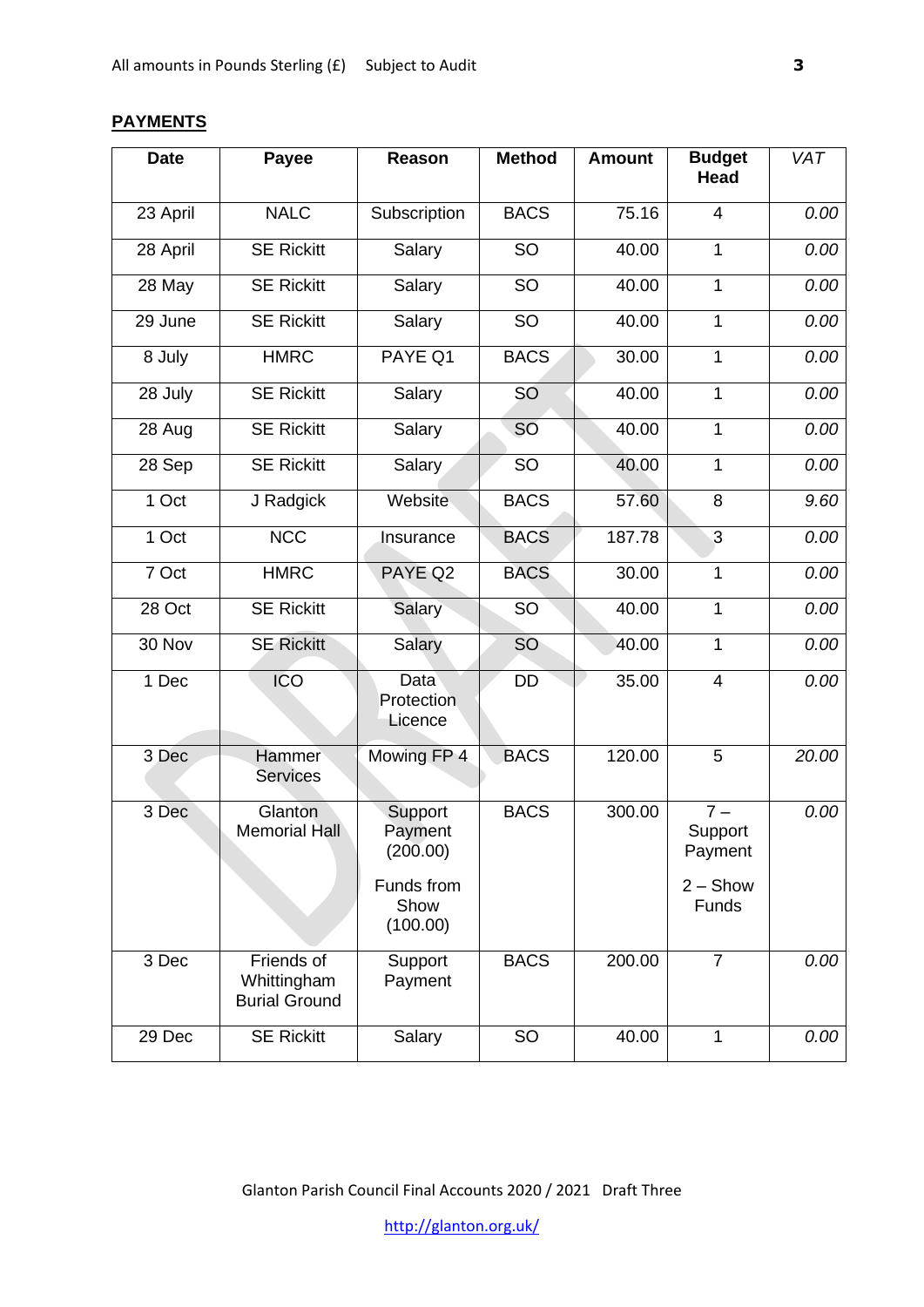| <b>Date</b>   | Payee                           | <b>Reason</b>                                                            | <b>Method</b> | <b>Amount</b> | <b>Budget</b><br><b>Head</b>                      | <b>VAT</b> |
|---------------|---------------------------------|--------------------------------------------------------------------------|---------------|---------------|---------------------------------------------------|------------|
| 4 Jan         | J Radgick                       | Reimbursement<br>for purchase of<br>defibrillator<br>battery and<br>pads | <b>BACS</b>   | 314.34        | 9                                                 | 52.39      |
| 4 Jan         | <b>HMRC</b>                     | PAYE Q3                                                                  | <b>BACS</b>   | 30.00         | 1                                                 | 0.00       |
| 27 Jan        | Thropton PC                     | <b>Cluster Fees</b>                                                      | <b>BACS</b>   | 8.79          | $\overline{4}$                                    | 0.00       |
| 27 Jan        | Glanton<br><b>Memorial Hall</b> | Support<br>Payment<br>130.00<br>Usual sum for<br>room hire<br>120.00     | <b>BACS</b>   | 250.00        | $7 -$<br>Support<br>Payment<br>$6 - Room$<br>Hire | 0.00       |
| 28 Jan        | <b>SE Rickitt</b>               | Salary                                                                   | <b>SO</b>     | 40.00         | 1                                                 | 0.00       |
| 16 Feb        | <b>SE Rickitt</b>               | Admin<br><b>Expenses for</b><br><b>Calendar Year</b><br>2020             | Chq<br>401    | 55.03         | $\overline{2}$                                    | 0.00       |
| 1 Mar         | <b>SE Rickitt</b>               | Salary                                                                   | <b>SO</b>     | 40.00         | 1                                                 | 0.00       |
| 29 Mar        | <b>SE Rickitt</b>               | Salary                                                                   | <b>SO</b>     | 40.00         | 1                                                 | 0.00       |
| 30 Mar        | <b>HMRC</b>                     | PAYE Q4                                                                  | <b>BACS</b>   | 30.00         | 1                                                 | 0.00       |
| <b>Totals</b> |                                 |                                                                          |               | 2203.70       |                                                   | 81.99      |

Glanton Parish Council Final Accounts 2020 / 2021 Draft Three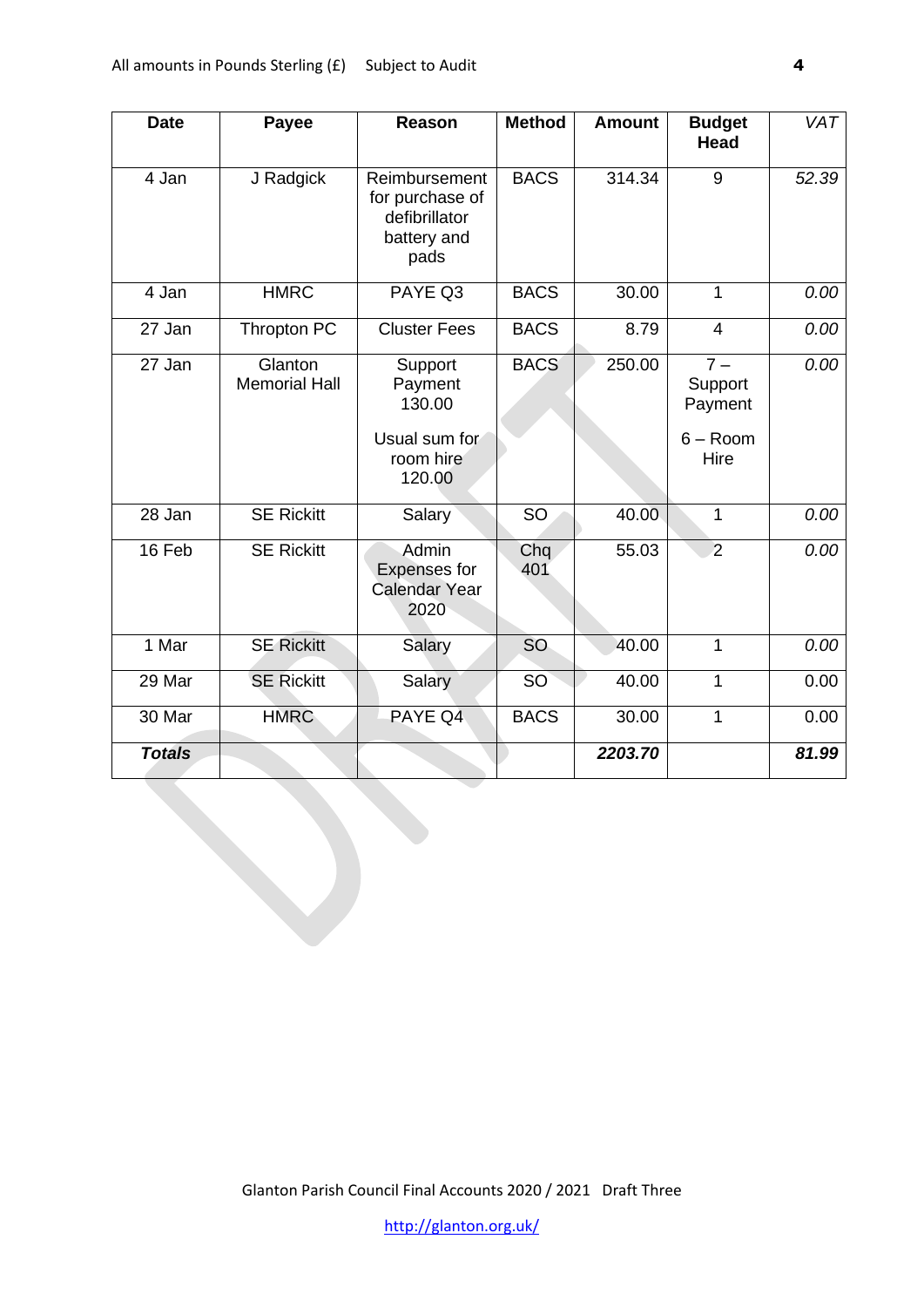# **GLANTON PARISH COUNCIL YEAR END BANK RECONCILIATION AT 31 MARCH 2021**

| Current Balance from Receipts and Payments = | 5373.05 |
|----------------------------------------------|---------|
|                                              | 5373.05 |
| Plus / Less                                  | (0.00)  |
| Balance from statement printed 11 April 2021 | 5373.05 |

**Accounts Balanced** 0.00

Glanton Parish Council Final Accounts 2020 / 2021 Draft Three